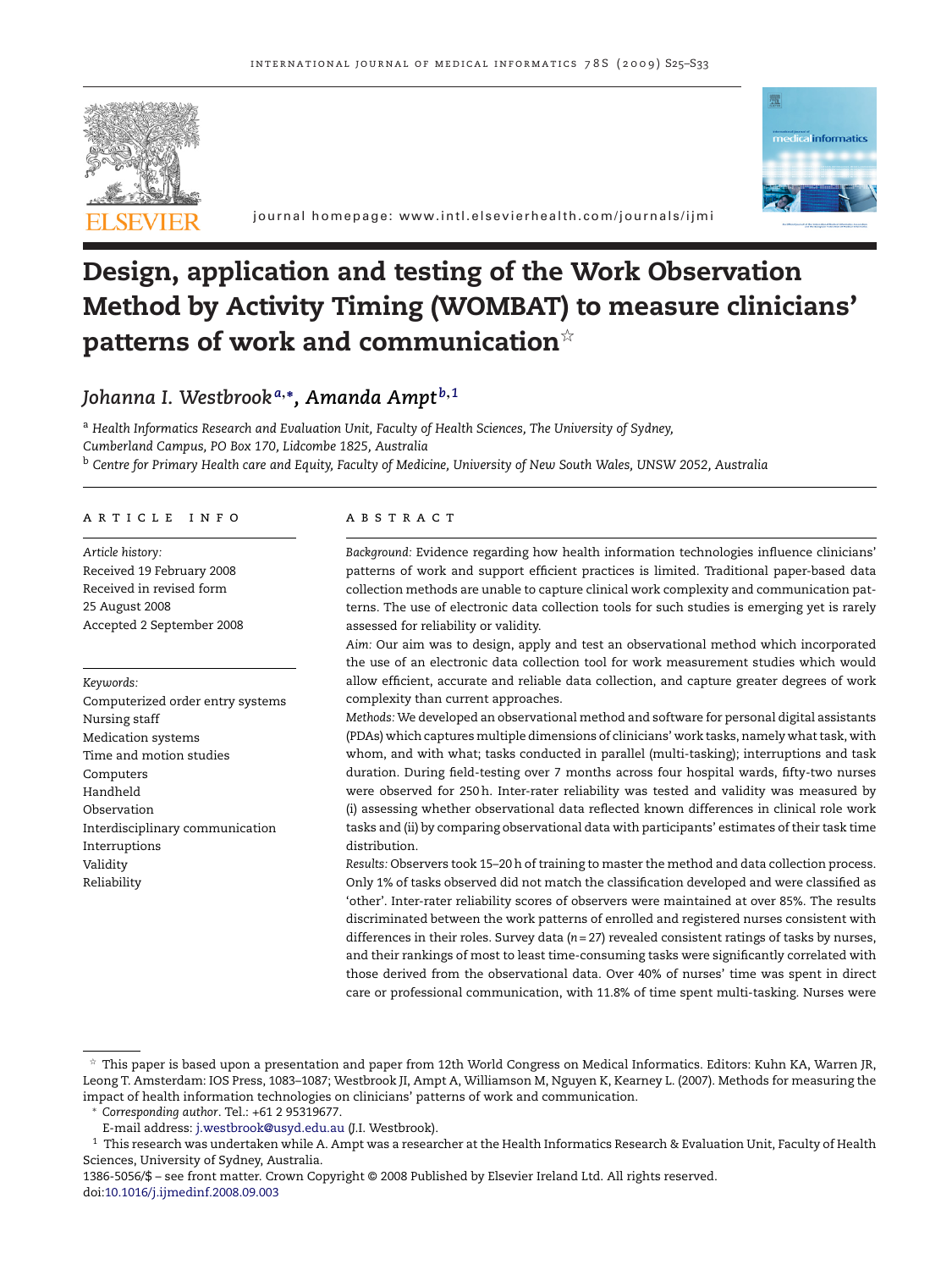interrupted approximately every 49min. One quarter of interruptions occurred while nurses were preparing or administering medications. This method efficiently produces reliable and valid data. The multi-dimensional nature of the data collected provides greater insights into patterns of clinicians' work and communication than has previously been possible using other methods.

Crown Copyright © 2008 Published by Elsevier Ireland Ltd. All rights reserved.

## **1. Introduction**

Evidence regarding how health information technologies influence patterns of clinical work and support efficient work practices is limited. A systematic review [\[1\]](#page-7-0) published in 2005 uncovered 23 studies since 1984 which examined the impact of system use on clinicians' (doctors' and nurses') time. These studies in general adopted either work sampling or time and motion methods. Only six (26%) examined work on general wards, all in US hospitals, while the remainder focused on specialized settings (e.g. ICU and general practice). Overall, studies which compared electronic with paper systems and calculated task time per patient or consultation, reported that computer use increased time required to complete tasks. Studies which examined task time across multiple patients or working shifts found computer use was more time efficient than paper-based systems [\[1\]. L](#page-7-0)o et al. [\[2\]](#page-7-0) more recently observed specialists using either paper or computer systems within outpatient clinics and reported no significant difference in time spent per patient visit. A similar but smaller study [\[3\]](#page-7-0) measuring time taken for hand-written and computer prescriptions in an ambulatory setting in the US also found no significant difference in average time per task for physicians.

Studies of changes in work distribution and communication patterns following system use are less prevalent, but do include evidence of changes. For example in the US, where nurses usually transcribe hand-written medication orders, CPOE eliminates this task [\[4,5\].](#page-7-0) Following the introduction of a CPOE system clinicians may sequence work differently. As Callen [\[6\]](#page-7-0) found, clinicians reported "if you are waiting for something on the computer you go and do something else". This may result in, for example, batching the ordering of patients' tests to one time of the day. Shu et al. [\[7\]](#page-7-0) found interns in a US hospital spent more time alone and less time with other doctors after system introduction. A French hospital study [\[8\]](#page-7-0) of doctor–nurse communication around medications showed that a CPOE system, in comparison with paper-based medication records, resulted in a move from synchronous communication to asynchronous. This introduced opportunities for misunderstandings and increased the extent to which nurses had to make assumptions about orders. Carpenter and Gorman [\[9\]](#page-7-0) also reported a tendency for doctors in a US hospital to talk with nurses less about medication orders following system implementation.

Understanding these shifts in patterns of communication between clinicians are important as poor communication wastes time, threatens patient care and may be one of the major causes of preventable adverse events in clinical practice [\[10\].](#page-7-0) Any potential negative consequences of changes in communication patterns may be more than offset by the improvements in information exchange provided by having legible, easily accessible information which computerized systems afford clinicians. However until we have better quality data about how systems enhance or disrupt existing patterns of clinical work and communication we cannot move to redesign work practices or systems in ways which avoid any possible negative outcomes.

This research agenda needs to continue to progress beyond answering the question, does use of a computer save a clinician time, to questions about how patterns of work are re-arranged in response to the introduction of health technologies. Where time is released, or additional time consumed, how do clinicians re-distribute their time among work tasks? What amount of variation exists among different clinical sub-groups and do work tasks get re-distributed across groups? For example, if senior clinicians are found to spend less time in patient ordering following computerization is this because the system is efficient or because they have re-allocated this task, either explicitly or implicitly, to their junior colleagues? We need to examine how system use interferes with communication processes and as Gorman et al. [\[11\]](#page-7-0) suggest, ensure that such systems "... *facilitate care without interfering with or eliminating aspects of the process that are essential to high reliability performance in the face of urgency, uncertainty and interruptions*" (p. 383).

We require studies which investigate whether changes in patterns of clinical work result in improved care delivery, patient outcomes and the work experiences of health professionals. These questions require a multi-method approach [\[12\], a](#page-7-0)nd work measurement studies form an important component of such investigation. Researchers should be able to build upon previous work undertaken in different settings and countries. This requires standardization of measurement approaches and the adoption of valid and reliable measurement tools. Major factors identified for the paucity of evidence in this area are the limitations and varieties of methods used [\[1,13,14\], t](#page-7-0)he difficulties of capturing the non-linear and interruptive nature of clinical work [\[15,16\],](#page-7-0) and the lack of consistency in the application of rigorous research methods.

Our objective was to design, apply and test an observational method for capturing clinician work and communication patterns which incorporated an electronic data collection tool. The purpose of the tool was to allow efficient, accurate and reliable data collection, while also capturing a greater level of work complexity than previous paper-based methods have allowed. Results from a small number of previous studies [\[2,17–19\]](#page-7-0) suggest that the use of handheld computers (including personal digital assistants—PDAs) may be useful for this task, but researchers have presented minimal information about application and reliability issues relating to these tools. Building upon our previous work designing a paper-based, multi-dimensional work classification tool for nurses [\[14\], w](#page-7-0)e sought to investigate how much additional detail and task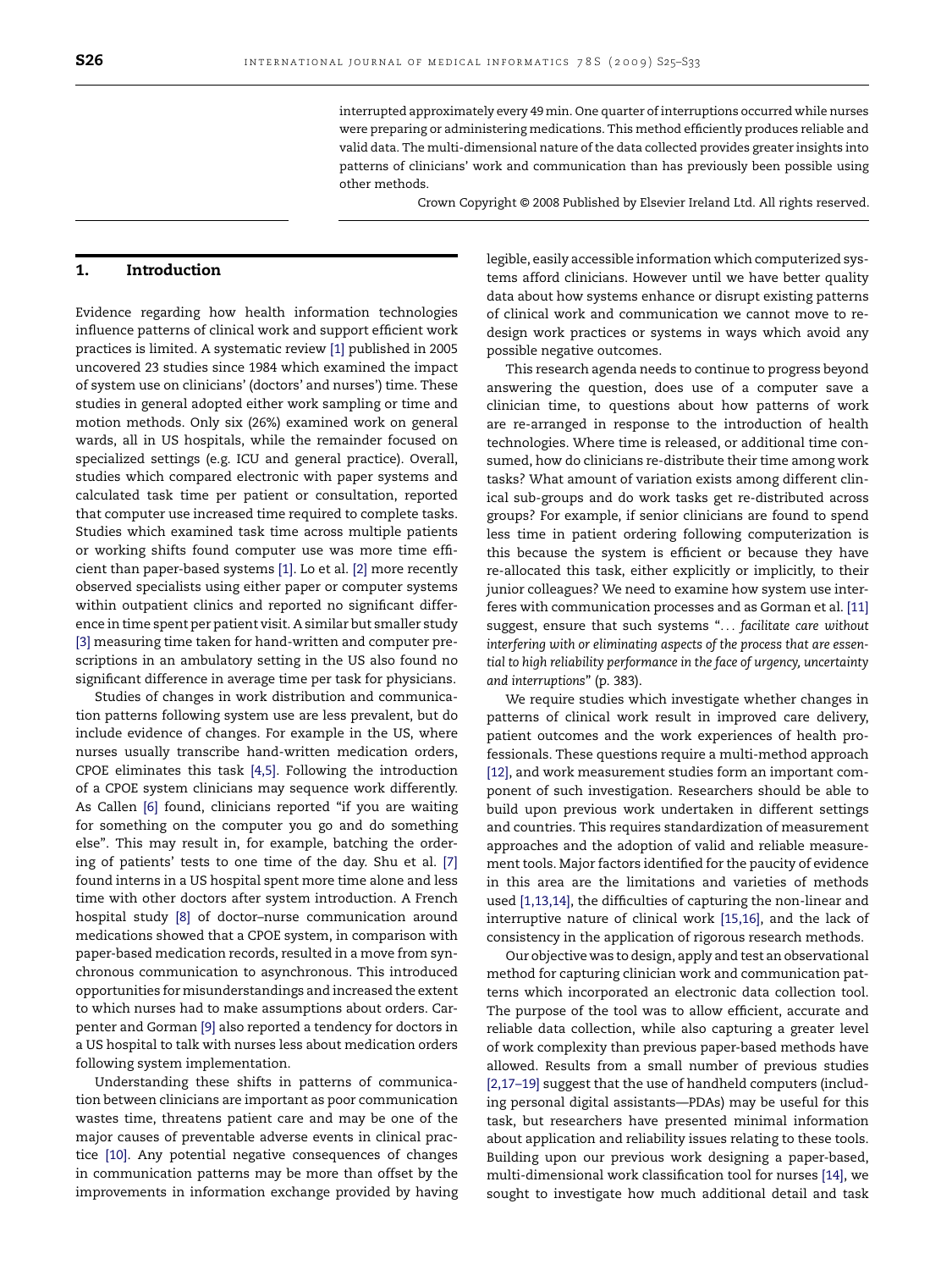<span id="page-2-0"></span>complexity data we could add using a PDA without reducing data accuracy or reliability. In this paper we detail: the development of these methods and tool; the application of the method in a study of 52 nurses in an academic hospital and a summary of key findings; and tests of the reliability and validity of data produced. This research comprised the first stage in a study to measure the impact of a commercial electronic medication management system (e-MMS) on doctors' and nurses' work and communication patterns.

## **2. Materials and methods**

### *2.1. Design of a multi-dimensional work task classification*

Our first objective was to develop a work task classification system which would be incorporated in the PDA data collection tool. As a basis for this we used a multi-dimensional work measurement classification which we had applied in a paperbased work-sampling study of nurses that showed high levels of inter-rater reliability and face validity [\[14\].](#page-7-0) We extended the classification to contain greater detail about work tasks which previous literature indicated may be most susceptible to change following system introduction, and thus would address our long-term aim to use the PDA in a study to examine the impact of an e-MMS on clinicians' patterns of work and communication.

The classification captures the complexity of work tasks in terms of: (i) the activity being undertaken, (ii) other people involved in the task, and (iii) the method of task performance. The ten broad categories of work tasks and definitions are listed in Table 1. Using a PDA allowed us to add further detail to some work tasks by using drop down submenus. Fig. 1 shows the 10 broad work task categories and [Fig. 2](#page-3-0) one of the submenus for medication-related tasks. Further we wished to capture instances of multi-tasking (undertaking two tasks at the same time) and interruptions. This had not been feasible with a paper version. Interruptions were defined as the ceasing of one task in order to attend to another task. For example, a nurse who stops administering a drug in order to answer a question from a colleague. If the nurse continues to administer the medication while answering her/his colleague the activity would be recorded as multi-tasking.

#### *2.2. Data collection tool*

We designed a work measurement data collection tool using an HP iPAQ rx3000 Pocket PC running Windows Mobile 2003 with a SD card expansion slot. The PDA program was developed in Visual C# using the .NET Compact Framework v1.0. Using ActiveSync enabled the use of SQL and the synchronization of multiple PDA databases with one central database on a PC. Fig. 1 shows the interface design with the 10 broad mutually exclusive work task categories listed on the left. Each task is automatically time-stamped. On the top right hand side the data collector records who else is involved in the task, and in the bottom right of the screen any tool/equipment that is used. Selection from any one of the three sections will immediately start a new time stamp – thus if the data collector is aware

| Table 1 - Broad work task categories. |                                                         |
|---------------------------------------|---------------------------------------------------------|
| Work task                             | Definition                                              |
| Direct care                           | Tasks directly involved with                            |
|                                       | patient care, e.g. direct<br>communication with patient |
|                                       | and/or family, bathing, applying                        |
|                                       | dressings, etc.                                         |
| Indirect care                         | All tasks indirectly related to                         |
|                                       | patient care (e.g. reviewing results,                   |
|                                       | planning care)                                          |
| Medication tasks                      | All tasks associated with                               |
|                                       | medication, includes preparation,                       |
|                                       | administration, documentation,                          |
|                                       | discussion and clarification                            |
| Documentation                         | Documentation (paper and                                |
|                                       | electronic), excludes medication                        |
| Professional communication            | documentation<br>All non-medication-related             |
|                                       | communication with another                              |
|                                       | health professional, includes ward                      |
|                                       | and patient hand overs                                  |
| Ward-related activities               | Ward activities, includes                               |
|                                       | coordinating beds and staffing                          |
| In transit                            | Time between tasks and between                          |
|                                       | patients                                                |
| Supervision                           | Supervising others, including                           |
|                                       | students                                                |
| Social                                | All non-work communication,                             |
|                                       | meal breaks                                             |
| Other                                 | Any other task not included above                       |



**Fig. 1 – WOMBAT PDA data collection tool.**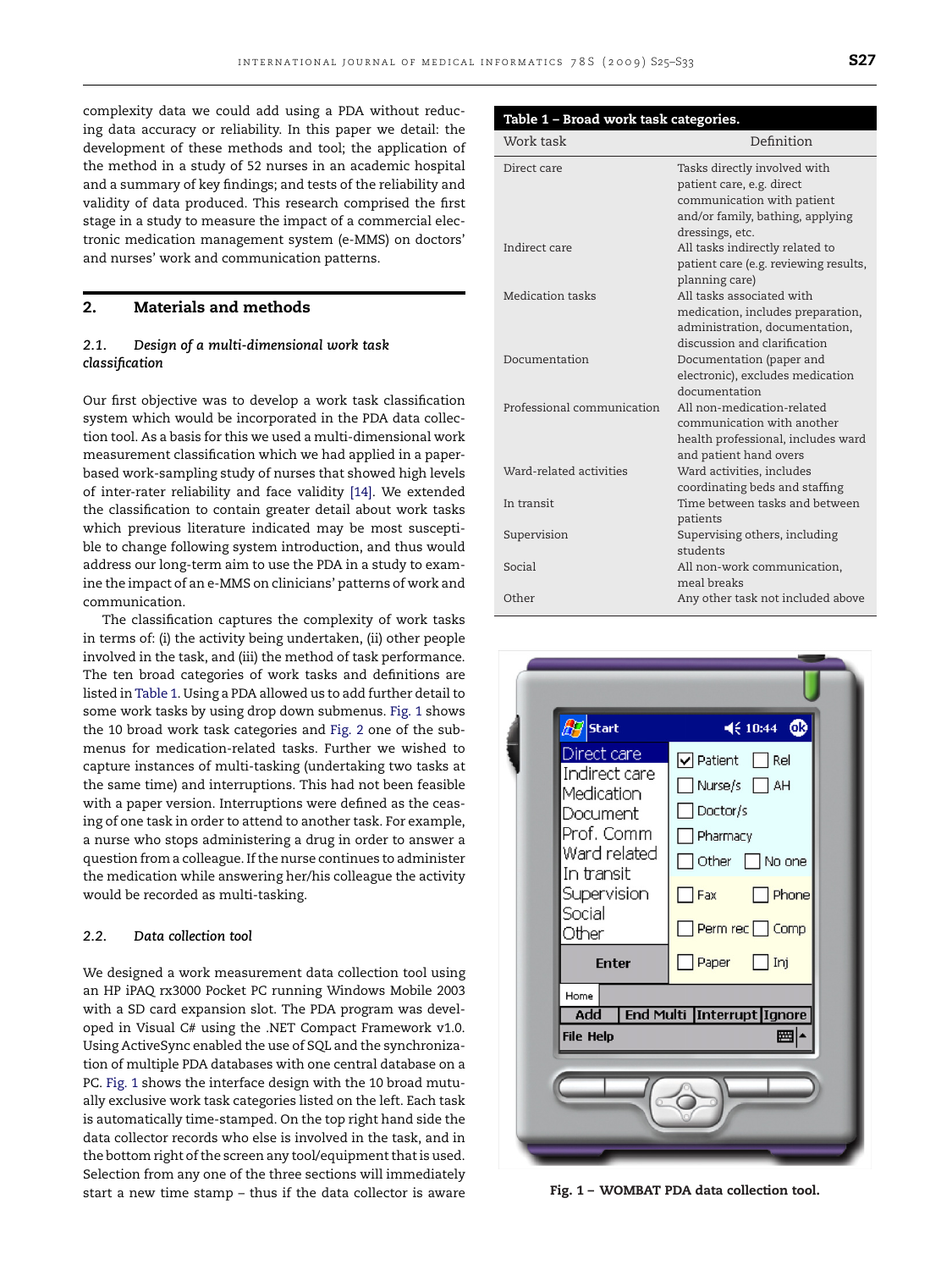<span id="page-3-0"></span>

| Patient<br>Rel<br>Indirect care<br>Nurse/s $\Box$<br>AH<br>find order<br>Doctor/s]<br>prep drug<br>clarify<br>Pharmacy<br>check drug<br>Other $\boxed{\vee}$ No one<br>admin<br>chart<br>Fax<br>order<br>Perm rec Comp<br>discuss<br>review<br>Paper<br>  Ini<br><b>Enter</b><br>Home<br>End Multi   Interrupt   Ignore<br>Add<br>圏<br><b>File Help</b> | $\sqrt{7}$ Start | $4610:44$ $@3$ |
|---------------------------------------------------------------------------------------------------------------------------------------------------------------------------------------------------------------------------------------------------------------------------------------------------------------------------------------------------------|------------------|----------------|
|                                                                                                                                                                                                                                                                                                                                                         | Direct care      | Phone          |
|                                                                                                                                                                                                                                                                                                                                                         |                  |                |

**Fig. 2 – WOMBAT PDA drop down medication task submenu displayed.**

a new activity has started as the nurse is now with another professional, but is unsure what the activity is on initial observation, she/he can select another entry point, such as who the nurse is with which might be easier to distinguish.

If the observed subject is interrupted or is multi-tasking, the observer hits the "Add" button. If the subject is multitasking then the observer will continue to record all work tasks until the multi-tasking ends (End Multi). If the subject is interrupted then the interruption button is selected and the interrupted task appears as a tab on the bottom of the screen. When the subject returns to the task the observer is able to pick up this pending task. This allows, for example, calculation of the time from interruption until final completion of the task. The 'Ignore' button is used as a quick way for the observer to delete data recorded in error.

All recorded observational data are placed in a database which is stored on the SD card. At the end of an observation session the PDA is synchronized with a computer running Microsoft SQL Server using merge replication. SQL Server replication is commonly described by using the publisher/subscriber metaphor. A database server that makes data available for replication (source server) is referred to as the publisher; a collection of one or more database objects that are enabled for replication is called a publication. One or more servers that receive data and/or transactions from the publisher are called subscribers (the PDAs, in this case). Replication is managed by the system database, which by default is called distribution. A distribution database—which can reside on the publisher, subscriber, or on a separate server or computer—is created when replication is configured.

The server that hosts the distribution database is referred to as the distribution server or distributor. Merge replication combines data from multiple sources into a single central database. This allows multiple observers to use different PDAs for data collection. On synchronization, data from each PDA is then transferred to the central database.

An extraction program was created to extract the data from the distributor. This was written in Visual C# using the .NET Framework v1.1. This allowed data to be imported into a statistical package such as SPSS for analysis. The data collection tool, synchronization and extraction programs underwent considerable field trials. Once these were completed we undertook a full-scale study to examine nurses' patterns of work and communication tasks. This constituted the first stage in a study to investigate changes in nurses' work patterns following the implementation of a commercial electronic medication management system.

The work measurement study was conducted over 7 months (July 2005–February 2006) in four wards (respiratory, renal/vascular and two geriatric), at a major academic teaching hospital in Sydney, Australia. Data were collected between the hours of 7 am–7 pm, Monday to Fridays.

## *2.3. Procedures and participants*

Nurses on the four wards were invited to participate at ward information sessions. Following signed consent nurses were assigned a study identification number, and demographic information regarding their age, nurse classification (e.g. enrolled nurse, registered nurse-new graduate, registered nurse, clinical nurses specialist, etc.), and length of experience was collected. The observer shadowed nurse participants for an average of 1 h blocks, noting all work tasks performed using the PDA to record data. When the participant nurse engaged with patients, visitors, or other health professionals, the nurse was asked to introduce the observer and seek permission to continue. Alternatively the observer would identify themselves. The study was approved by the ethics committees of the hospital and the University of New South Wales.

Sample size calculations, based upon our previous worksampling studies [\[14\],](#page-7-0) were made which determined the number and times of hours of observation per nurse category required. Our intention was to be able to detect differences in the broad work categories pre and post system implementation. As each category had its own mean and standard deviation, it was decided to use medication-related tasks to determine the sample size – this category had the largest standard deviation and is the most directly related to the proposed system change. We determined that at alpha = 0.05 and with power of 80%, 226 h of observation were required to detect a 3min difference in the proportion of time spent in medication-related tasks pre and post system introduction using a two-tailed *t*-test. We achieved 250 h of data collection during the pre-implementation phase.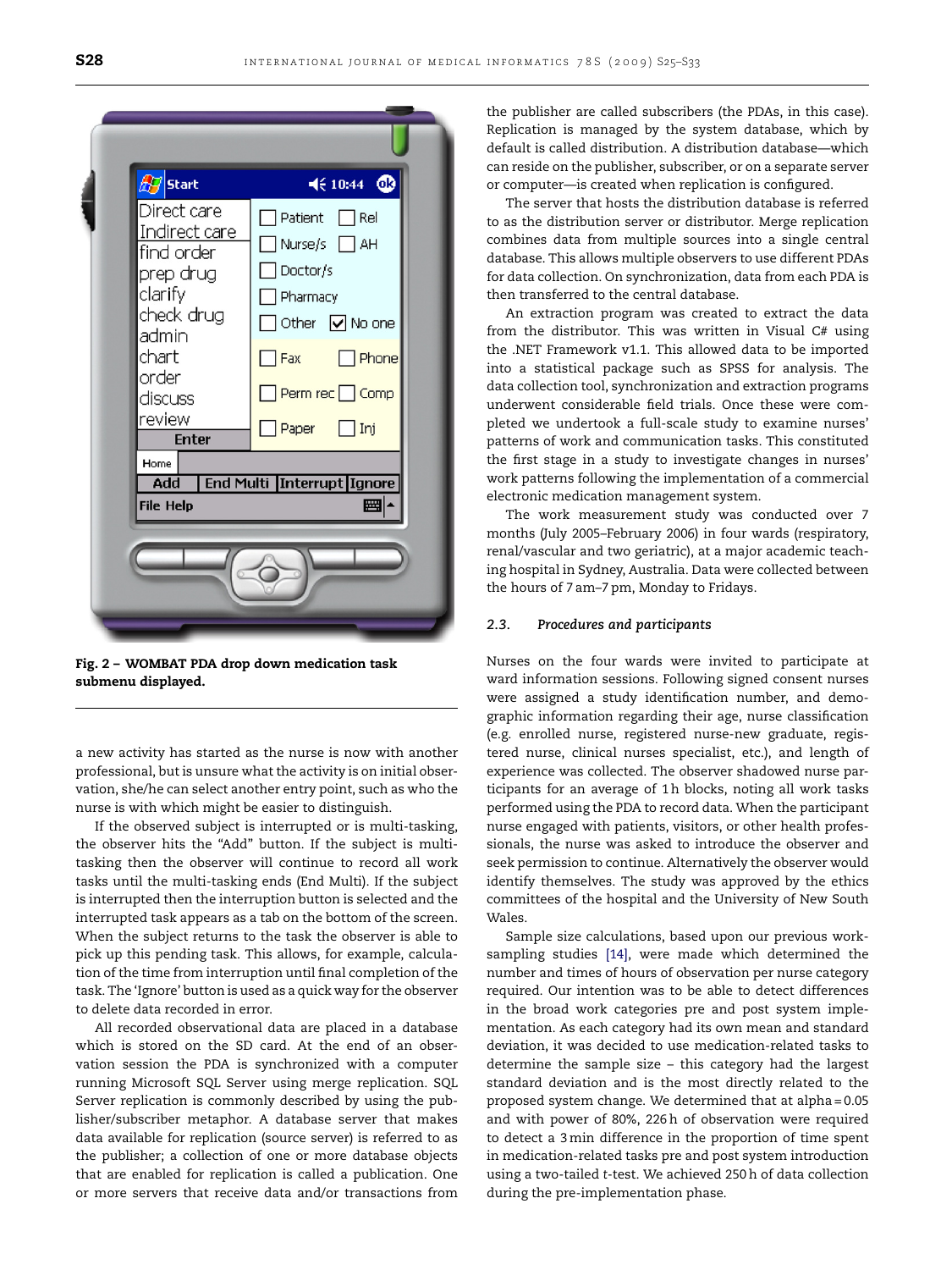#### *2.4. Data collector training*

All observers were clinically experienced registered nurses. The initial training was delivered by one of the authors (AA), who had experience with previous work measurement studies [\[9\].](#page-7-0) Areas covered included outline of study purpose and methodology, instruction in PDA use with explanation of definitions and practice scenarios, introduction to study wards, practice sessions on the wards followed by inter-rater reliability testing. Once the second data collector was trained, she then delivered all subsequent training to three more data collectors. Approximately 15–20 h was required for each data collector to be trained.

Observers are requested to document field notes after each observation session. The purpose was to capture significant events on the wards which may assist in interpreting results. These included, for example, notes regarding the ward nurses' workloads, staff shortages, or the presence of students on the ward. Also any technical difficulties with the PDA which the observer encountered during the session were recorded. These data were discussed at regular meetings of the research teams.

Most observers reported challenges in their early training sessions regarding the speed needed to capture all events as they occurred and also learning to use the PDA. After several training sessions on the ward, and meeting the inter-rater reliability targets, observers reported confidence and ease in using the tool and method.

#### *2.5. Survey tool*

A survey tool was designed and pilot tested. This survey listed the ten broad work task categories as used to categorize tasks during the observations [\(Fig. 1\) w](#page-2-0)ith definitions for each task as listed in [Table 1. P](#page-2-0)articipants were asked to rank tasks according to time they spent on these tasks in an average day, from most (1) to those that they spent the least (10) time on. A convenience sample of 27 nurses (both those who had and had not participated in the observational study) working in the four study wards was obtained several months after the observational study had been completed. The nurses were not aware of any of the findings from the observational study at this time to prevent the results from influencing their ratings.

#### *2.6. Inter-rater reliability and data analysis*

Following training of each new data collector, inter-rater reliability tests were conducted, as well as at other random times. Two data collectors simultaneously but independently observed a nurse and recorded work tasks on their own PDAs for approximately 45min during each inter-rater testing session. Data were then analysed and compared. New collectors did not start collecting data until overall percentage time in tasks was in agreement with a more experienced collector over 85% of the time. On average each data collector participated in four inter-rater testing sessions. These were conducted in different wards and involved observing different subjects.

Observational data derived from the PDA tool were analysed using descriptive statistics with 95% confidence intervals and comparisons differences in task time distribution by wards and nurse classification were examined using SPSS. We ranked the observational data according to time spent in each of the ten broad work categories to allow comparison with the survey data. To analyse the survey data we first applied the Kendall's coefficient of concordance to determine the extent to which nurses were consistent in their rankings. Spearman's rank order correlation was performed to compare level of agreement between task rankings based upon the observational data with those derived from the survey data.

## **3. Results**

#### *3.1. Reliability and validity of data*

Inter-rated reliability testing showed all data collectors maintained 85% or higher (range 85–98%) in the field. The work task classification allowed 99% of all tasks to be classified with only 1% of tasks allocated to the 'other' category. The patterns of work task time distribution for enrolled nurses and registered nurses were compared to determine whether expected differences were reflected in the observational data. As [Fig. 3](#page-5-0) shows enrolled nurses spent a greater proportion of their time in direct care activities while registered nurses spent comparatively more time in medication tasks and professional communication, consistent with their relative clinical roles and responsibilities.

Validity of findings was also examined by comparing the survey and observational data. Nurses' rankings of the ten tasks were significantly consistent (Kendall's coefficient of concordance *w* = .601, Chi Sq = 64.937, d.f. = 9, *p* < 0.001). Comparison of the nurses' rankings with those derived from the observational data was also significantly correlated (rho =  $0.6939$ ,  $n = 10$ ,  $p < 0.031$ ). The greatest discrepancy between observed versus reported rankings was for the social activities task. The observational data identified this as the 4th most time-consuming task whereas nurses reported an average ranking of 10. Removing this task from the analysis produced a correlation rho = 0.9375 (*n* = 9, *p* < 0.000), demonstrating a very high level of agreement between ranks of observed time distribution and nurses' relative estimates of their task time distribution.

#### *3.2. Nurses' work task time distribution*

Fifty-two nurses over four wards were observed for a total of 250 h and 20min. During this time 15,533 tasks were recorded. [Fig. 4](#page-5-0) shows the distribution of observed time spent in different work tasks. Direct care and professional communication accounted for 41% of total task time. Overall nurses spent 20% of observed time in professional communication which equates to approximately 12min/h. We examined task time distribution by wards and found considerable similarity in the pattern of time distribution despite differences in the ward specialties. As [Fig. 5](#page-6-0) shows, for most task categories the 95% confidence intervals overlapped.

#### *3.3. Multi-tasking and interruptions*

The total task time recorded was 279 h 51min, compared to 250 h 21min of observed time, which revealed that nurses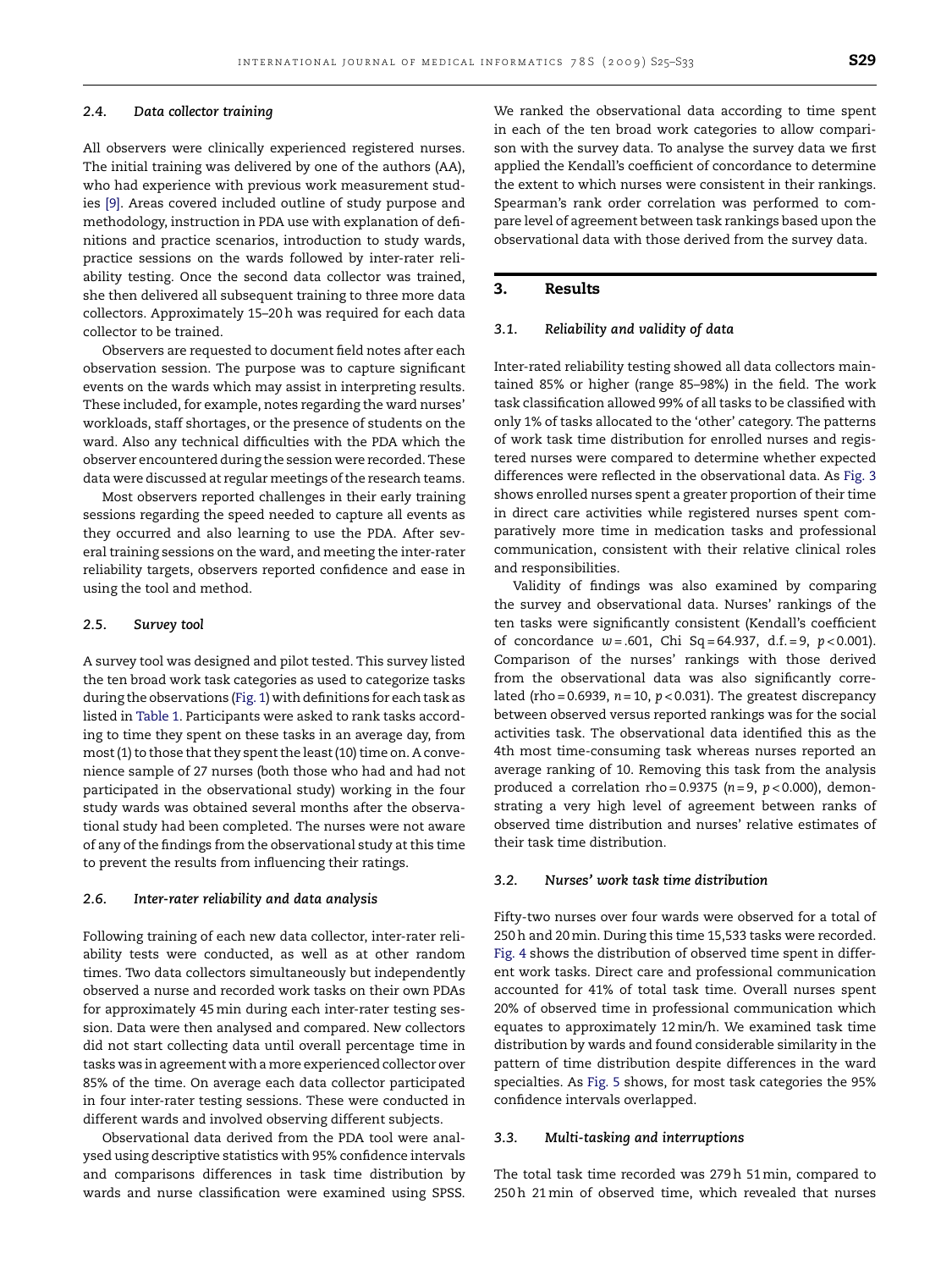<span id="page-5-0"></span>

**Fig. 3 – Task time distribution by enrolled and registered nurses.**



**Fig. 4 – Percentage of time spent in different work tasks (***N* **= 250 h of observation).**

spent 11.8% (29 h 30min) of observed time multi-tasking in which two or more tasks were performed in parallel. On average nurses were found to multi-task for approximately 1 h and 2min every shift. In addition, on average, nurses were interrupted every 49min. One quarter of all interruptions occurred while nurses were undertaking medication-related tasks and a further 23% of interruptions occurred while nurses were documenting.

#### **4. Discussion**

Our aim was to design research methods and a tool to allow efficient, reliable and accurate data collection about clinicians' patterns of work and communication, which could potentially be used across specialties, professional groups, settings and countries. The Work Observational Method by Activity Timing (WOMBAT) proved to be a reliable means for collecting valid, complex, multi-dimensional data about nurses' work and communication patterns, based on the indicators we measured. High levels of inter-rater reliability were achieved with an average of 15–20 h of training. Training, recruitment and 250 h of data collection were undertaken by the 1.5 fulltime equivalent staff over approximately 7 months. Thus, we found it to be a relatively time-efficient method, particularly as data are entered electronically in real-time reducing transcription errors. The work task classification and accompanying definitions dealt well with the array of nurses' observed work tasks with less than 1% of all tasks being categorized in the other category. Application of this approach to hospital wardbased doctors has further demonstrated its robustness for different clinical groups [\[20\].](#page-8-0)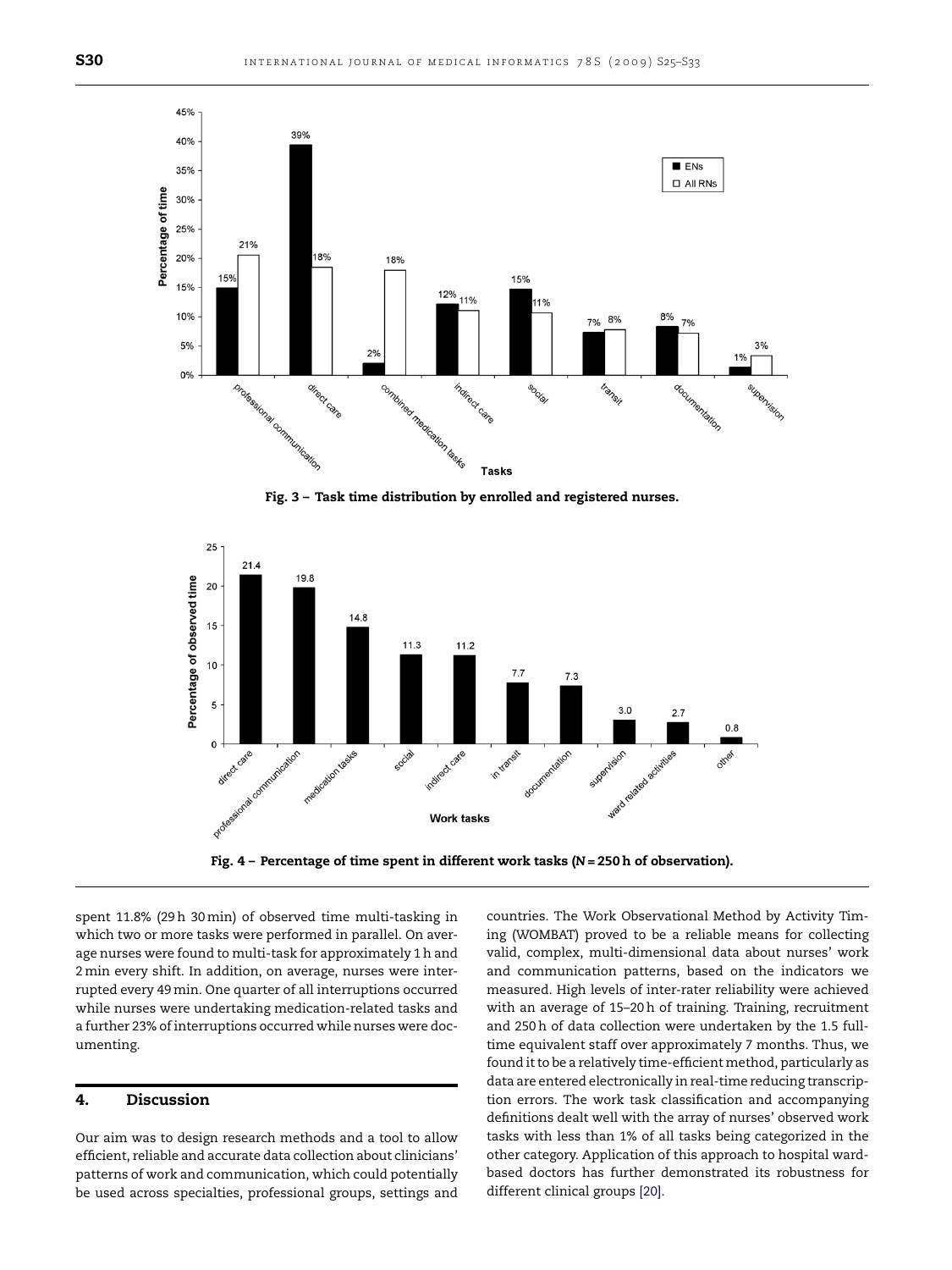<span id="page-6-0"></span>

**Fig. 5 – Distribution of task time by ward for all enrolled and registered nurses with 95% confidence intervals.**

The high level of agreement between nurses' ranking of the most time-consuming tasks, and between these ranks and the observational data, provides us with confidence in the validity of data produced using this method. The lower level of agreement in the ranking of time spent on social activities by nurses in the survey with that produced from the observational data is not unexpected. Both direct close observation and survey responses lend themselves to potential "Hawthorne effects" whereby participants 'improve' their performance while being observed or provide socially acceptable responses. In this study the effect might be expected to be most apparent for time spent in social activities. We took several steps to reduce the potential for the Hawthorne effect in the observational studies by, for example, undertaking many hours of training on the study wards which allowed nurses to become familiar with the researchers and the methods. Data collection occurred over 7 months which reduced the chance of sustained changes in participants' behaviour, and the nature of clinical work on busy hospital wards also reduces the ability to sustain significant work practice changes during observation. Thus we believe that the observed data are likely to accurately or slightly under-estimate time in this category. In completing the survey nurses are likely to have viewed time spent in social activities as potentially being interpreted as 'wasted' or 'inappropriate' time and thus under-estimated this category. In reality of course time in social activities (which included breaks and toilet visits) are an integral part of a safe and healthy work environment.

Our analysis comparing ENs and RNs provides some validation of the data collected. For example, ENs are legally restricted in their performance of many medication-related tasks and this was demonstrated in the data with ENs spending very little time in this task category. Further ENs are required to undertake a greater proportion of less technical direct patient care tasks, such as bathing, which was also reflected in the results. Work task time distribution by ward was similar. Where differences existed these could be explained by the nurse classification mix on the wards. For example, ward B had a low number of ENs and thus the average proportion of time spent in tasks in this ward would more closely reflect the work of the RNs. Ward A had few new graduate nurses and thus staff spent less time in supervision.

The results demonstrate the greater detail of data about work and communication patterns which can be obtained using the PDA tool compared to traditional paper-based methods. The PDA allowed us to capture more data items than paper data collection methods as there is no requirement for the observer to record times as when using the PDA. A good example was new data about multi-tasking and interruptions. Most previous studies of interruptions to clinical work have not distinguished between interruptions and multi-tasking. This tool provides a useful way of doing this. For example, Lo et al. [\[2\]](#page-7-0) reported the use of a Microsoft Access form on a laptop computer to undertake a time and motion study of specialists in outpatient clinics. When Lo's observers identified two tasks being undertaken in parallel, they were required to decide upon and record the 'primary' activity. Using such an approach in our study would have missed over 10% of nurses' task time.

Importantly, we found that the greatest proportion of interruptions occurred while nurses were undertaking medication tasks. Such a finding raises the question of the role of interruptions in contributing to medication errors. We are currently investigating this issue further. The data cannot reveal whether interruptions had negative or positive effects. For example, the outcome of an interruption to stop administering a drug in error versus an interruption which occurs in the middle of a drug dose calculation will be quite different. The use of interventions such as 'interruption vests' at some sites in order to reduce interruptions during medication rounds suggests a belief that such events are potentially hazardous to this care process, though we have identified no empirical evidence of the effectiveness of such interventions to reduce medication errors.

The WOMBAT method has many advantages in providing detailed data not previously possible from paper-based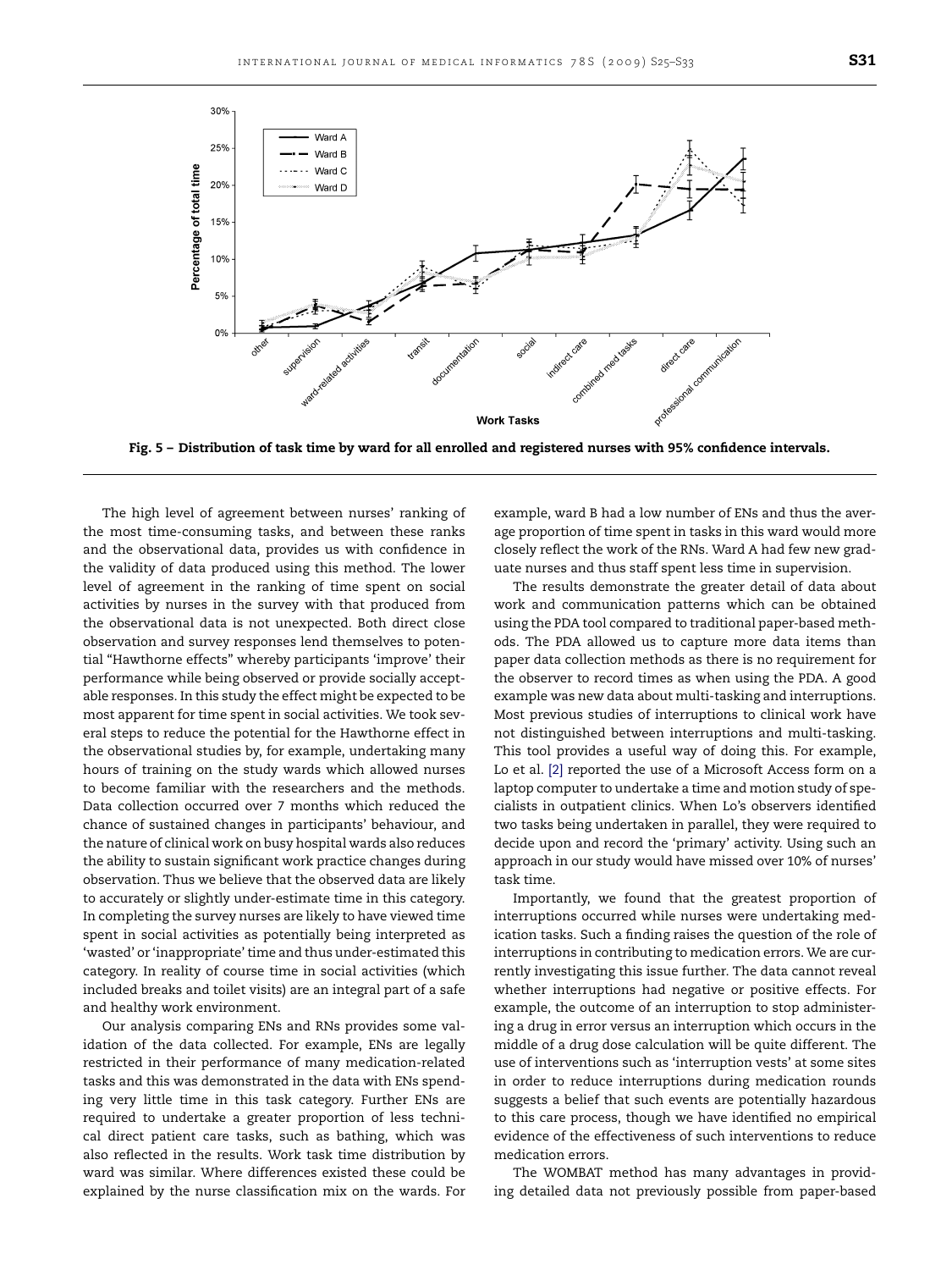<span id="page-7-0"></span>**Summary points**

What was known on this topic:

- Introduction of information systems change health professionals' patterns of communication
- Baseline data regarding current work and communication patterns of clinicians are rarely available against which to compare work changes following system implementation
- Traditional paper-based methods for data collection in observational studies of clinicians' patterns of work and communication are limited in the amount of information able to be collected
- Electronic data collection tools are emerging yet have rarely been assessed for reliability and validity

What this study added to our knowledge:

- The work observational method by activity timing (WOMBAT) provides a valid and reliable method for measuring the work and communication patterns of clinicians
- The use of a PDA data collection tool allows for a greater amount and complexity of data to be efficiently collected than possible using paper-based methods.
- Application of this method in a study of nurses identified how nurses distributed their time, their rates of interruptions and multi-tasking
- Nurses are most frequently interrupted during medication preparation and administration tasks

methods, and the tool has extended current work measurement computer applications which have generally failed to capture interruptions and multi-tasking events. In seeking to devise a standardized quantitative data collection method we are unable to also capture the rich contextual data that are possible with earlier observational methods which, for example, have combined audio recordings of clinicians in conjunction with observational field notes [15,16,21]. The use of video recordings could also be proposed for the collection of these data. However while these latter methods provide important data for understanding and interpreting clinical work and communication patterns the data transcription and coding procedures are laborious, inter-rater reliability is difficult to measure and sample sizes are usually modest.

## **5. Conclusions**

Capture and analysis of clinicians' work and communication patterns are vital if we are to further understand the full and far-reaching effects of electronic systems. The use of the WOMBAT approach allows us to go further than gathering clinicians' perceptions of their time in various tasks, providing valid and reliable measurements of task time distribution and with whom and how tasks are undertaken. Further it enables us to distinguish between multi-tasking and interruptions and the association of these events with specific tasks.

## **Acknowledgments**

This research was funded by an ARC linkage grant in partnership with NSW Health. JW is supported by an NHMRC Fellowship. We thank M. Williamson, L. Kearney, K. Nguyen, and J. Pich for their involvement in various stages of the research.

#### references

- [1] L. Poissant, et al., The impact of electronic health records on time efficiency of physicians and nurses: a systematic review, J. Am. Med. Inform. Assoc. 12 (5) (2005) 505–516.
- [2] H. Lo, et al., Electronic health records in specialty care: a time-motion study, J. Am. Med. Inform. Assoc. 14 (5) (2007) 609–615.
- [3] W. Hollingworth, et al., The impact of e-prescribing on prescriber and staff time in ambulatory care clinics: a time-motion study, J. Am. Med. Inform. Assoc. 14 (2007) 722–730.
- [4] M.J. Ball, C. Weaver, P.A. Abbott, Enabling technologies promise to revitalize the role of nursing in an era of patient safety, Int. J. Med. Inform. 69 (1) (2003) 29–38.
- [5] R. Kaushal, et al., Return on investment for a computerized physician order entry system, J. Am. Med. Inform. Assoc. 13 (3) (2006) 261–266.
- [6] J. Callen, The people and organisational issues which impact on the diffusion of IT systems in healthcare facilities, in: School of Public Health and Community Medicine, University of New South Wales, Sydney, 2006.
- [7] K. Shu, et al., Comparison of time spent writing orders on paper with computerized physician order entry, in: World Congress on Medical Informatics (MedInfo), IOS Press, London, 2001.
- [8] M. Beuscart-Zephir, et al., Impact of CPOE on doctor–nurse cooperation for the medication ordering and administration process, Int. J. Med. Inform. 74 (2005) 629–641.
- [9] J. Carpenter, P. Gorman, What's so special about medications: a pharmacist's observations from the POE study, Proc. Am. Med. Inform. Assoc. Symp. (2001) 2001.
- [10] J. Gosbee, Communication among health professionals, BMJ 316 (1998) 642.
- [11] P. Gorman, M. Lavelle, J. Ash, Order creation and communication in healthcare, Methods Infom. Med. 42 (2003) 376–384.
- [12] J. Westbrook, et al., Multi-method evaluation of information and communication technologies in health in the context of wicked problems and socio-technical theory, J. Am. Med. Inform. Assoc. 14 (6) (2007) 746–755.
- [13] T. Burke, J. McKee, et al., A comparison of time-and-motion and self-reporting methods of work measurement, J. Nurs. Admin. 30 (3) (2000) 118–125.
- [14] A. Ampt, et al., Comparison of self-reported and observational work sampling techniques to measure nurses' work, J. Health Serv. Res. Policy 12 (1) (2007) 18–24.
- [15] E. Coiera, et al., Communication loads on clinicians in the emergency department, Med. J. Aus. 176 (2002) 415–418.